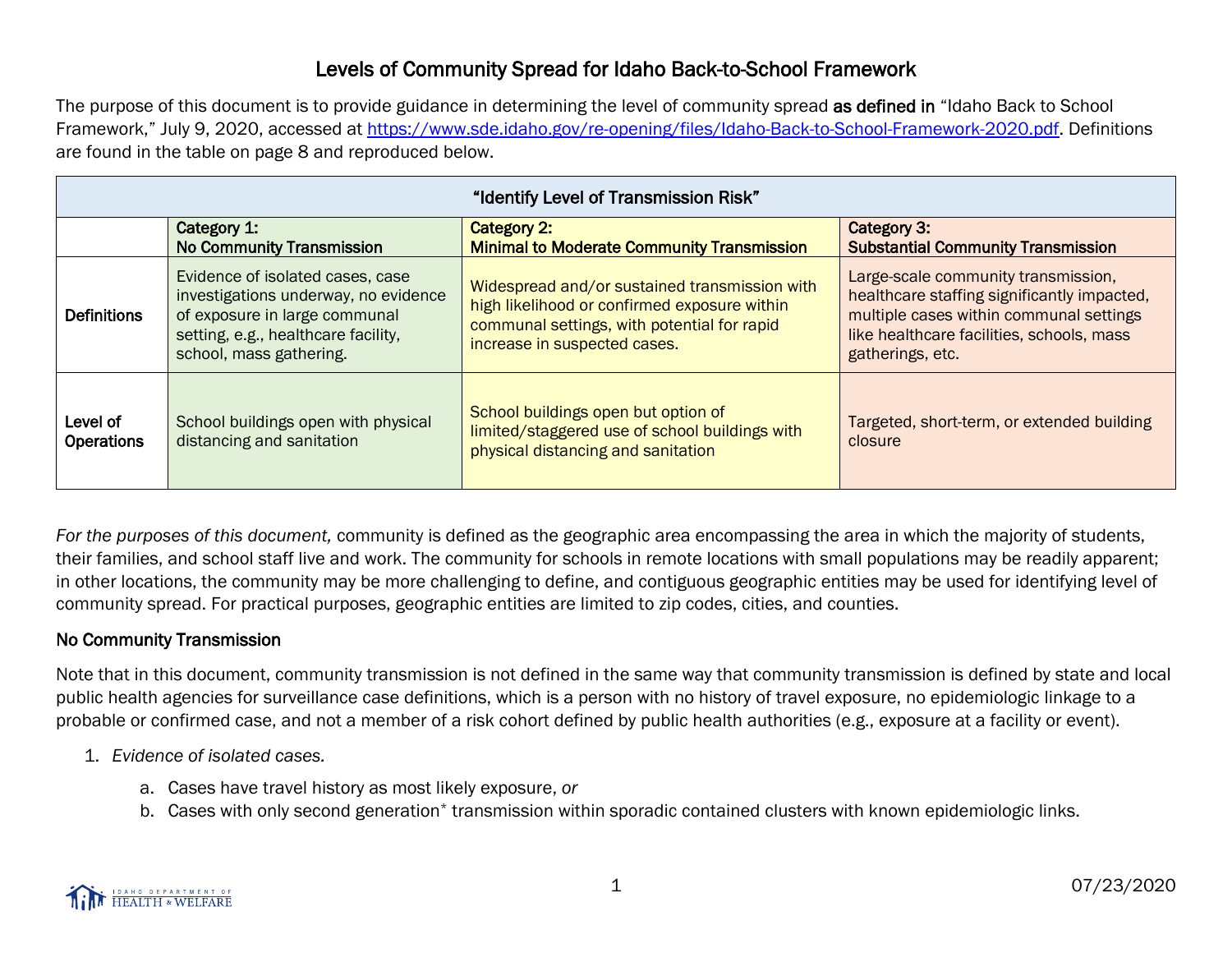2. *Case investigations underway*.

Case investigations are initiated and contact is made within one working day of report to public health district.

3. *No evidence of exposure in large communal setting (e.g., healthcare facility, school, mass gathering).*

No facility or event-based outbreaks† or clusters identified in most recent six weeks.

In public health districts using a 4-level health alert scale, this category most closely aligns with routine or minimal risk alert level.

## Minimal to Moderate Community Spread

- 1. *Widespread and/or sustained transmission*.
	- a. Widespread transmission with multiple cases in the community outside of sporadic cases and clusters with known epidemiologic links.
	- b. Sustained transmission is more than two generations of cases outside of sporadic clusters with known epidemiologic links.
- 2. *High likelihood or confirmed exposure within communal settings.*

Facility or event-based outbreaks or clusters identified in most recent six weeks.

3. *Potential for rapid increase in suspected cases*.

Any one of the following:

- a. Community does not require cloth face coverings or physical distancing, or community recommends or requires cloth face covering or physical distancing, but compliance is below 90%.
- b. Median time from sample collection date to laboratory report received by public health is greater than 3 days.
- c. Median time from laboratory report received by public health to contact with patient is greater than 1 working day
- d. Non-response of patients or their contacts to either public health epidemiologists or contact tracers is greater than 10%.
- e. Population  $R_0$  is greater than 1

"Suspected cases" in the context of this document refers to those patients meeting the current Council of State and Territorial Epidemiologists probable and confirmed surveillance case definitions.

In public health districts using a 4-level health alert scale, this category most closely aligns with medium or moderate risk alert level.